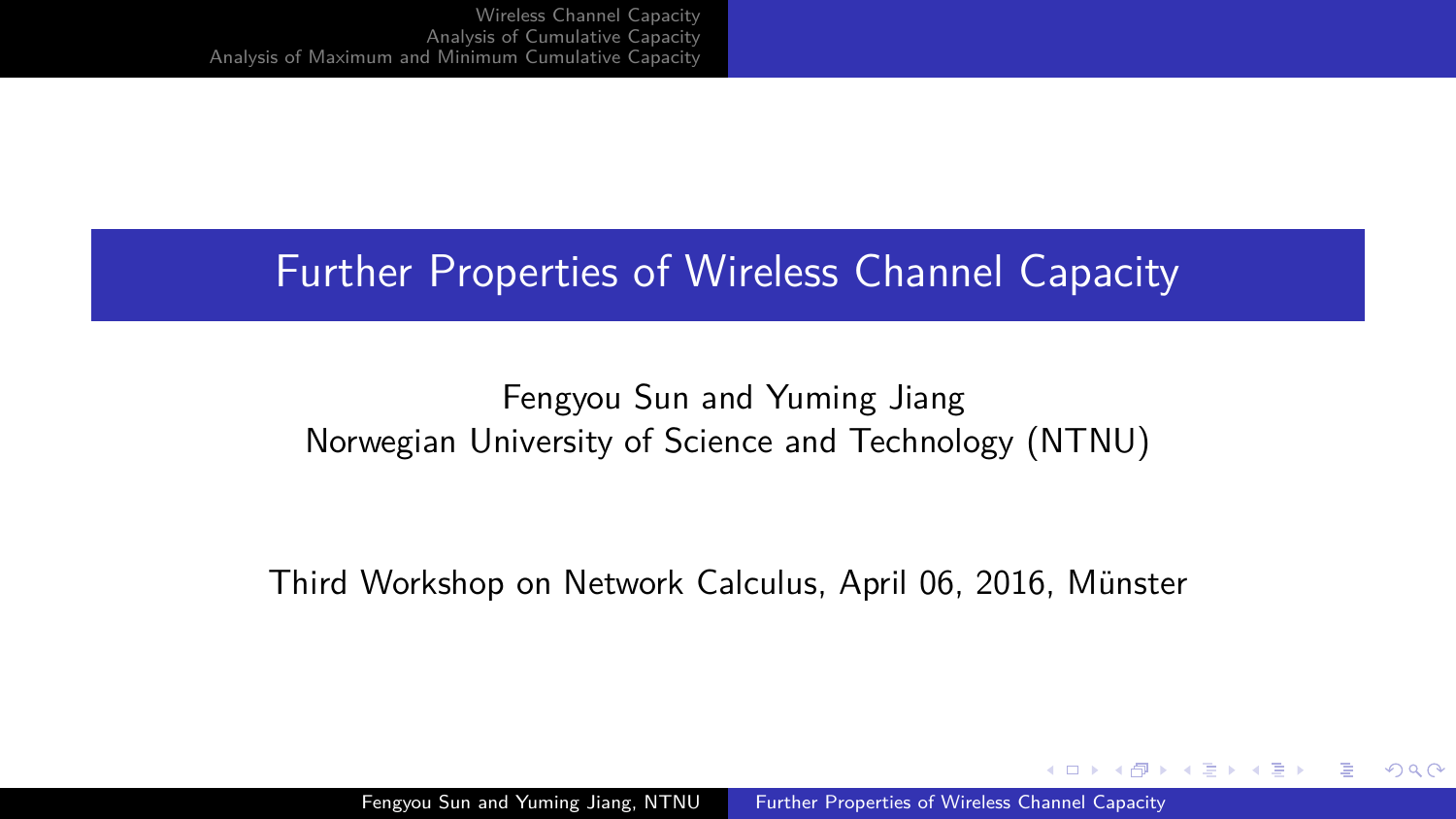### **Outline**

#### 1 [Wireless Channel Capacity](#page-2-0)

- **[Background](#page-2-0)**
- **[Motivation](#page-3-0)**
- 2 [Analysis of Cumulative Capacity](#page-6-0)
	- [General Results](#page-6-0)
	- [Special Cases](#page-9-0)

#### 3 [Analysis of Maximum and Minimum Cumulative Capacity](#page-12-0)

- [General Results](#page-12-0)
- [Special Cases](#page-15-0)

 $\left\{ \begin{array}{ccc} 1 & 0 & 0 \\ 0 & 1 & 0 \end{array} \right.$  ,  $\left\{ \begin{array}{ccc} \frac{1}{2} & 0 & 0 \\ 0 & 0 & 0 \end{array} \right.$ 

E.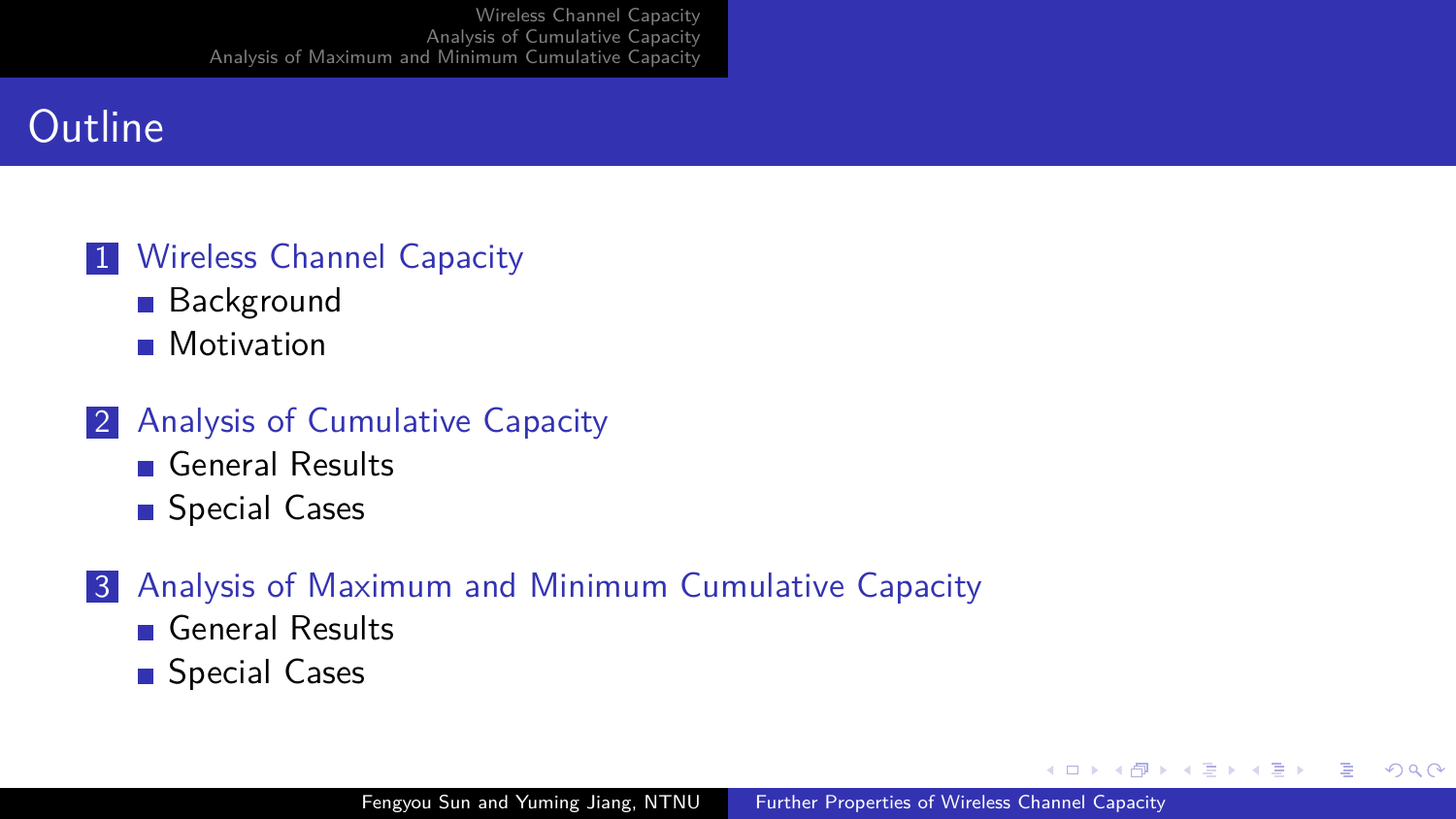#### **[Background](#page-2-0)** [Motivation](#page-3-0)

#### <span id="page-2-0"></span>Instantaneous Capacity

- Wireless fading channels are time variant and wireless channel capacity is a stochastic process [\[Tse, 2005\]](#page-21-1)
- **The instantaneous capacity of the channel at time t can be expressed as a** function of the instantaneous SNR *γ*<sup>t</sup> at this time [\[Costa and Haykin, 2010\]](#page-20-0)

$$
C(t) = \log_2(g(\gamma_t))
$$

- Statistical properties of first order and second order have been investigated  $[Rafiq, 2011, Pätzold, 2011]$  $[Rafiq, 2011, Pätzold, 2011]$ 
	- mean, variance, PDF, CDF, LCR, and ADF

イロト イ押 トイヨ トイヨト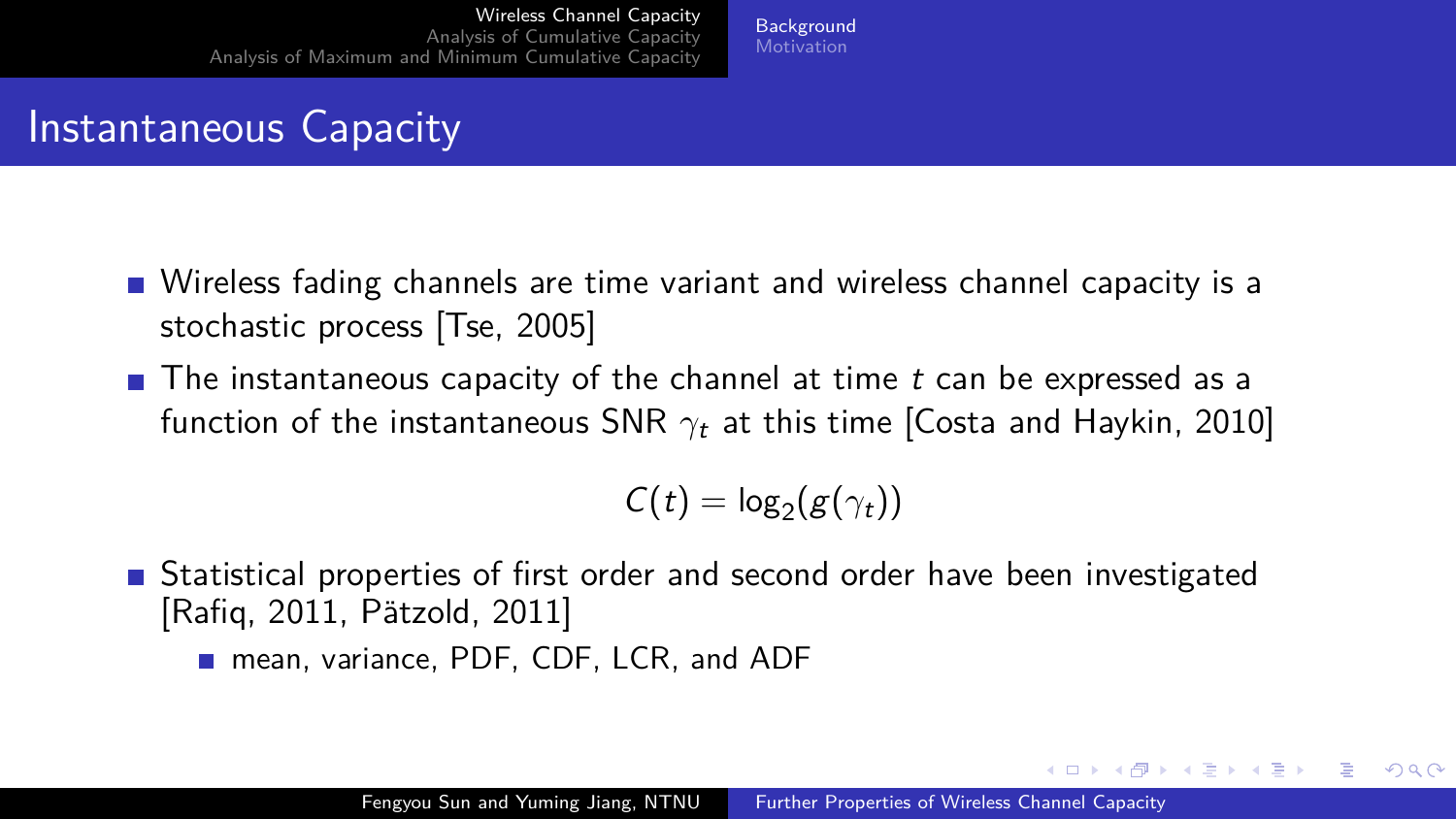**[Background](#page-2-0) [Motivation](#page-3-0)** 

### <span id="page-3-0"></span>Motivation of this Work

- Capacity and QoS requirements in future wireless communication
	- more data (500 EB), higher data rate (1000×, 100×), and less latency (*<*1ms, round-trip) in 5G [\[Andrews et al., 2014\]](#page-20-1)
- **Instantaneous capacity is not sufficient for use in assessing if data transmission** over the channel meets its QoS requirements
	- capacity behavior of average sense
		- $\blacksquare$  ergodic capacity
	- $\blacksquare$  temporal behavior of the capacity
		- LCR, ADF

 $QQ$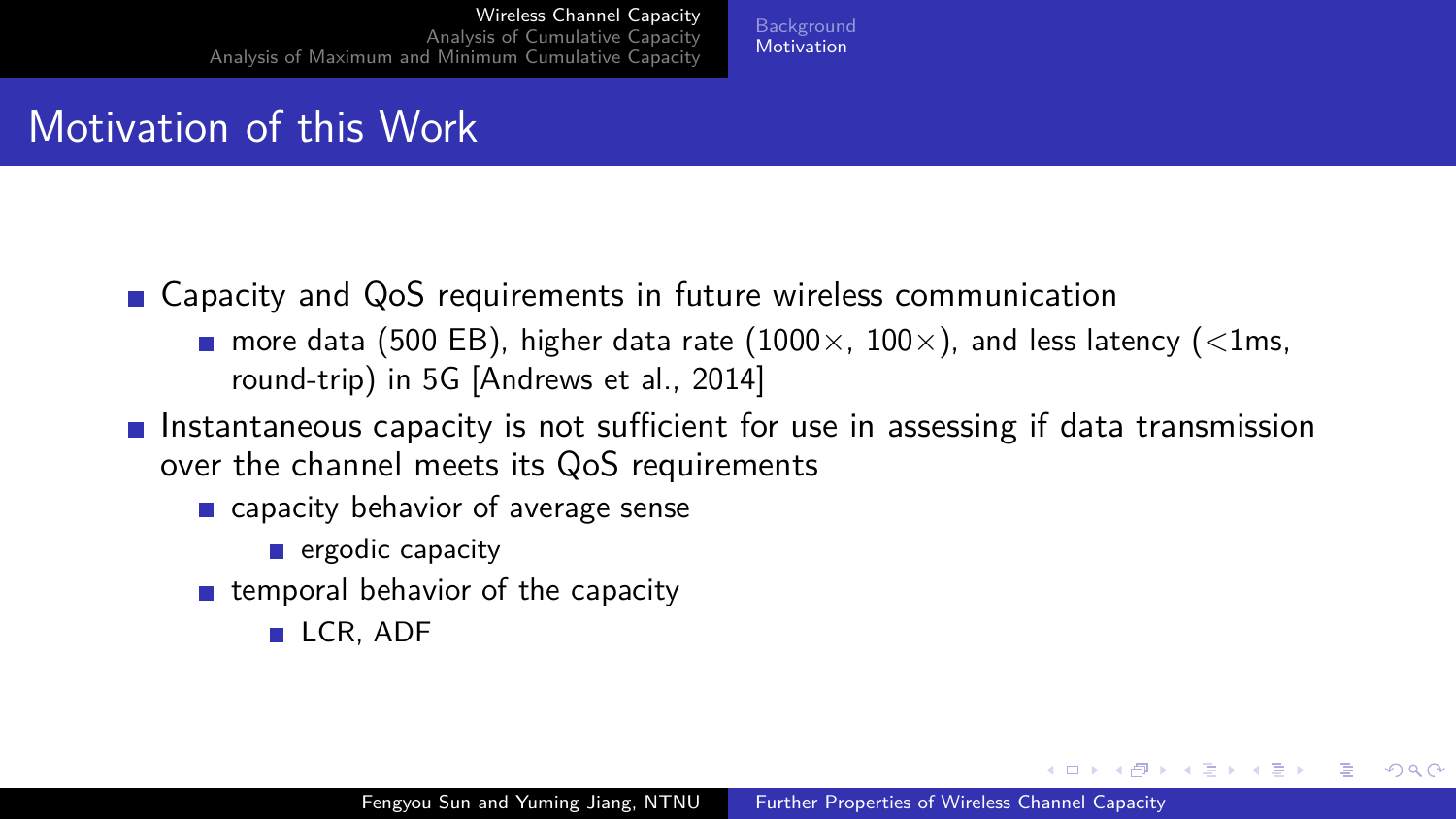**[Background](#page-2-0)** [Motivation](#page-3-0)

## Fundamental Concepts

■ Cumulative capacity

$$
S(s,t)\equiv \sum_{i=s+1}^t C(i)
$$

**Maximum cumulative capacity** 

$$
\overline{S}(0, t) \equiv \sup_{1 \leq j \leq k \leq t} S(j, k) = \sup_{1 \leq j \leq k \leq t} \left( \sum_{i=j}^{k} C(i) \right)
$$

 $\blacksquare$  forward-looking and backward-looking variations

$$
\overrightarrow{S}(0,t) \equiv \sup_{1 \leq k \leq t} \overline{S}(0,k), \ \overleftarrow{S}(0,t) \equiv \sup_{1 \leq j \leq t} \overline{S}(j,t)
$$

E.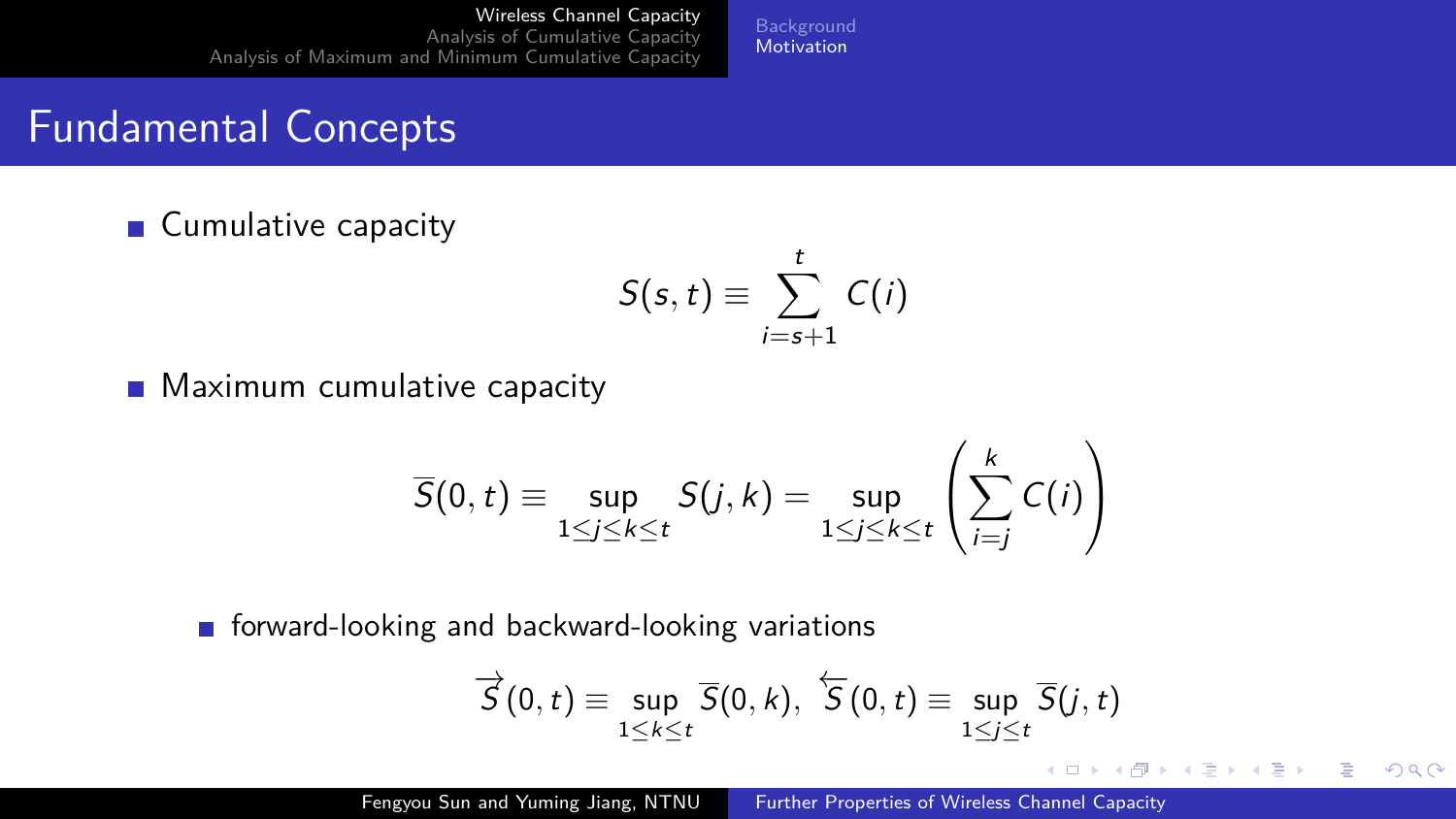**[Background](#page-2-0) [Motivation](#page-3-0)** 

# Fundamental Concepts (Cont'd)

**Minimum cumulative capacity** 

$$
\underline{S}(0,t) \equiv \inf_{1 \leq j \leq k \leq t} S(j,k) = \inf_{1 \leq j \leq k \leq t} \left( \sum_{i=j}^{k} C(i) \right)
$$

 $\blacksquare$  forward-looking and backward-looking variations

$$
\underline{S}_i(0,t) \equiv \inf_{1 \leq k \leq t} \underline{S}(0,k), \ \underline{S}(0,t) \equiv \inf_{1 \leq j \leq t} \underline{S}(j,t)
$$

■ Range of cumulative capacity

$$
R(0,t)\equiv \overline{S}(0,t)-\underline{S}(0,t)
$$

Þ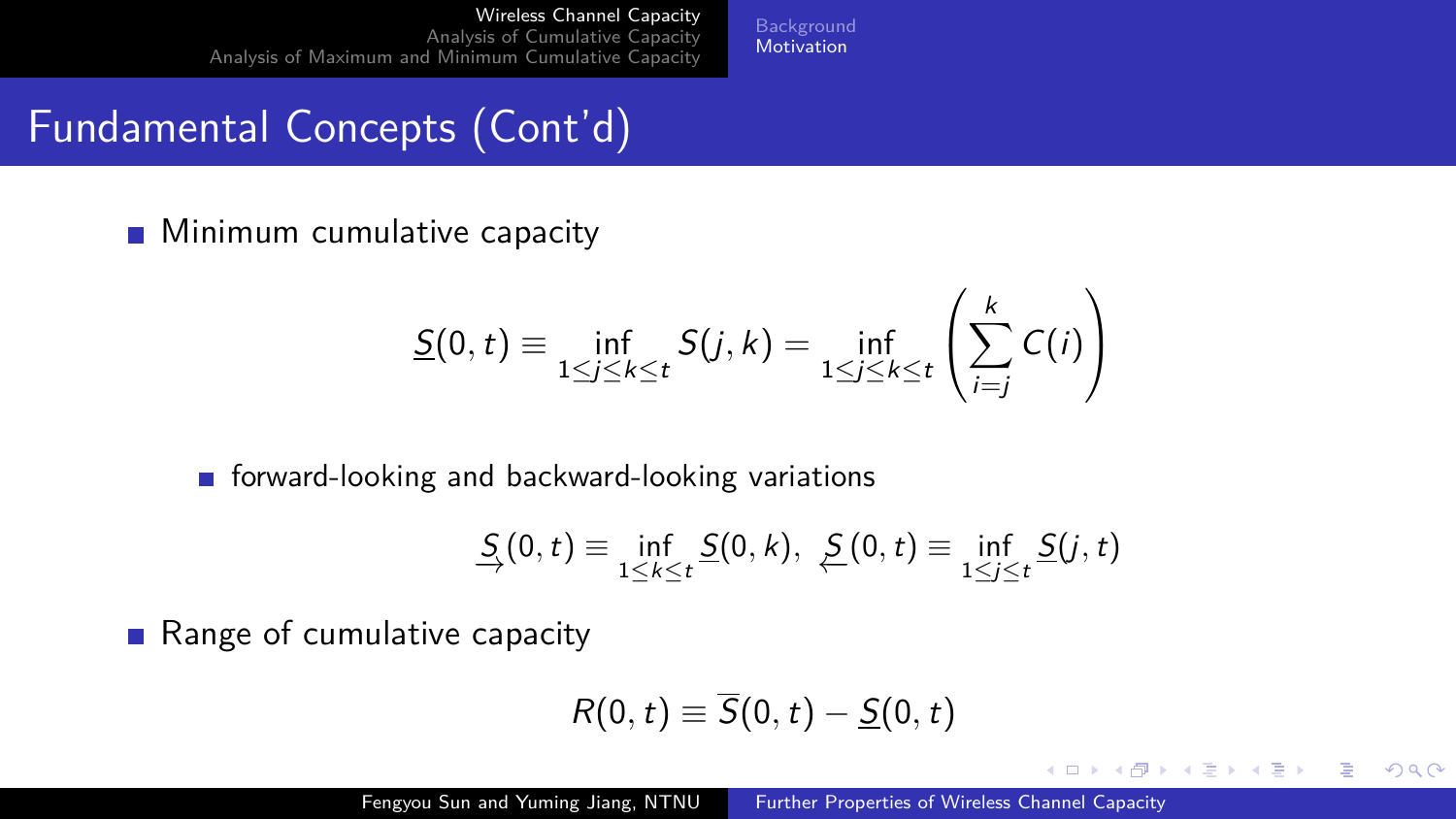#### <span id="page-6-0"></span>Exact Expression

The CDF of the cumulative capacity is expressed as

$$
F_{S(s,t)}(x) = \int_{S(s,t)=\sum_{i=s+1}^t \log_2(1+\gamma|h_i|^2) \leq x} dF_{\mathbf{H}}(h_{s+1}, h_{s+2}, \ldots, h_t),
$$

[General Results](#page-6-0) [Special Cases](#page-9-0)

where  $F_H(h_{s+1}, h_{s+2}, \ldots, h_t)$  is the joint distribution of channel gains, e.g. the multivariate generalized Rician distribution [\[Beaulieu and Hemachandra, 2011\]](#page-20-2)

$$
F_{\mathbf{H}}(h_1, h_2, \ldots, h_N) = \int_{t=0}^{\infty} \frac{t^{\frac{m-1}{2}}}{S^{m-1}} \exp(-(t+S^2)) I_{m-1}(2S\sqrt{t})
$$

$$
\prod_{k=1}^{N} \left[1 - Q_m \left(\frac{\sqrt{t}\sqrt{\sigma_k^2 \lambda_k^2}}{\Omega_k}, \frac{h_k}{\Omega_k}\right)\right] dt.
$$

Fengyou Sun and Yuming Jiang, NTNU [Further Properties of Wireless Channel Capacity](#page-0-0)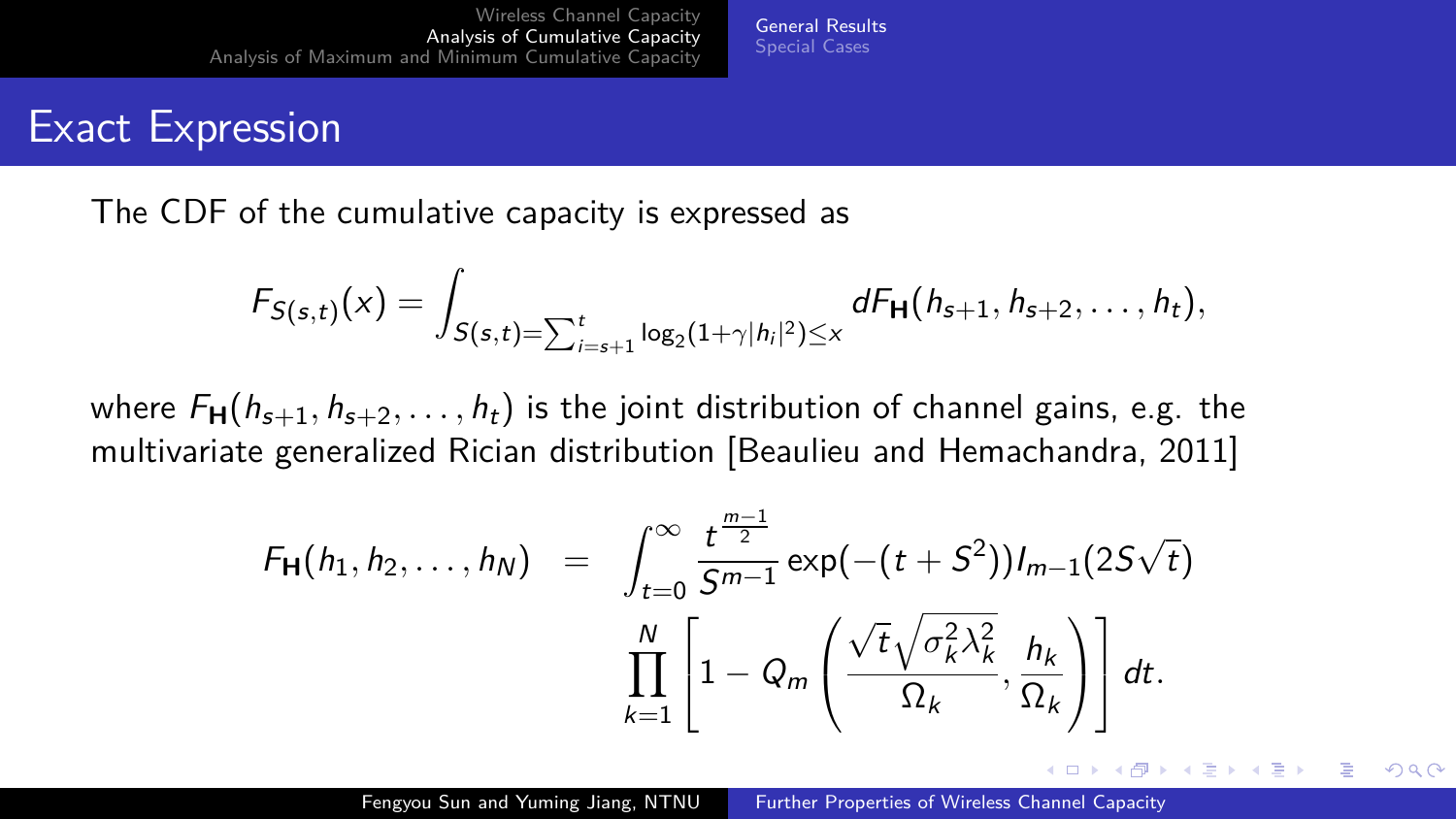#### Standard Bounds

The CDF of the cumulative capacity satisfies the following inequalities:

$$
F_{S(s,t)}^l(r) \leq F_{S(s,t)}(r) \leq F_{S(s,t)}^u(r),
$$

[General Results](#page-6-0) [Special Cases](#page-9-0)

where

$$
F_{S(s,t)}^{u}(r) = \inf_{\sum_{i=s+1}^{t} r_{i}=r} \left[ \sum_{i=s+1}^{t} F_{C(i)}(r_{i}) \right]_{1},
$$
  

$$
F_{S(s,t)}^{l}(r) = \sup_{\sum_{i=s+1}^{t} r_{i}=r} \left[ \sum_{i=s+1}^{t} F_{C(i)}(r_{i}) - (t-s-1) \right]^{+}.
$$

 $\mathbf{A} \equiv \mathbf{A} + \mathbf{A} \pmod{2} \mathbf{A} + \mathbf{A} \equiv \mathbf{A} + \mathbf{A} \equiv \mathbf{A} + \mathbf{A}$ 

(B)  $2990$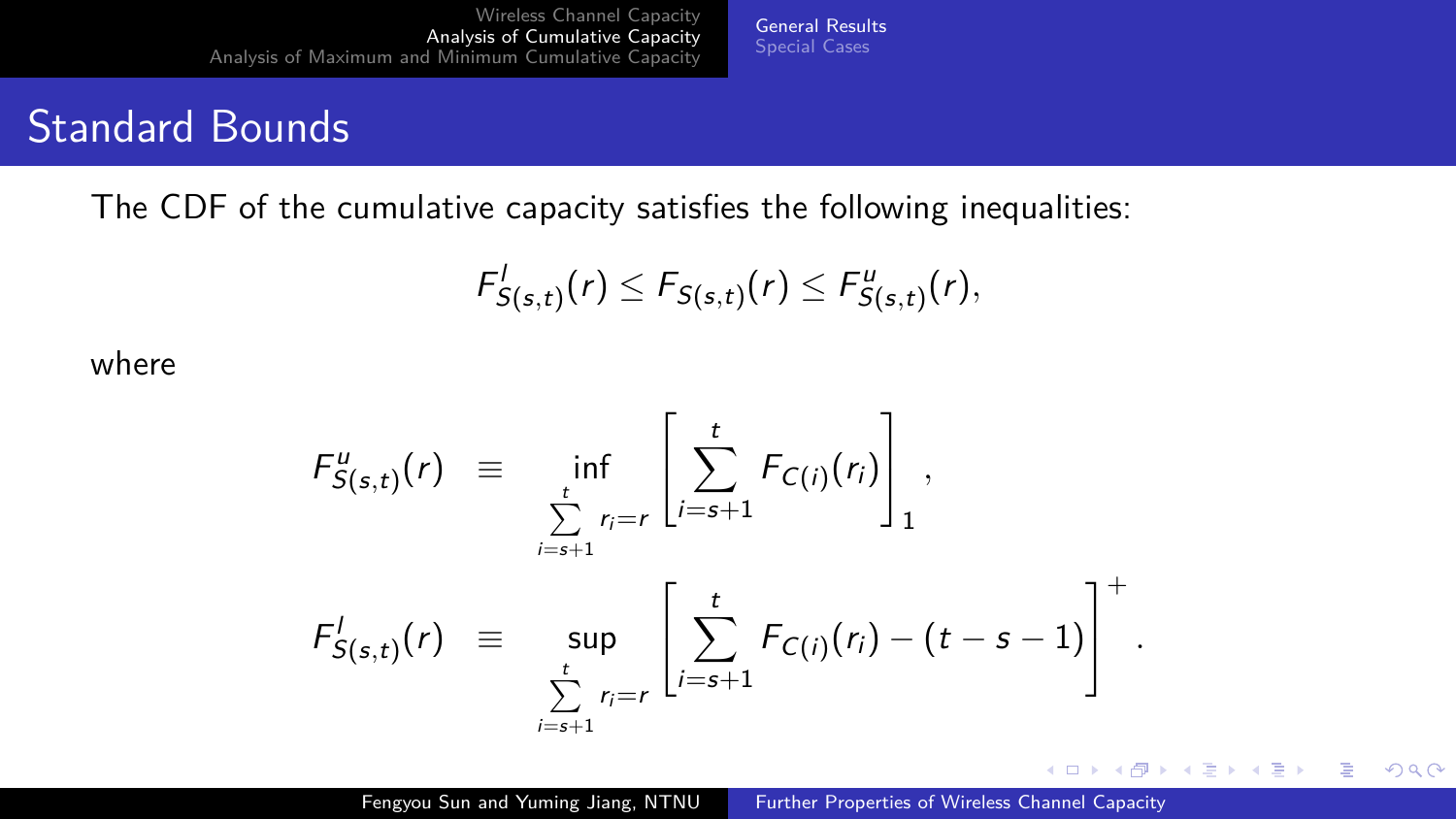#### Improved Bounds

Let  $F_1 = \ldots = F_n =: F$  be distribution functions on  $\mathbb{R}_+$ . Then for any  $s \geq 0$  it holds that [Puccetti and Rüschendorf, 2012]

[General Results](#page-6-0) [Special Cases](#page-9-0)

$$
M_n^+(s) \leq D(s) = \inf_{u < s/n} \min \left\{ \frac{n \int_u^{s-(n-1)u} \overline{F}(t) dt}{s - nu}, 1 \right\},
$$
\n
$$
m_n^+(s) \geq d(s) = \sup_{u > s/n} \max \left\{ \frac{n \int_u^{s-(n-1)u} \overline{F}(t) dt}{s - nu} - n + 1, 0 \right\},
$$

where

$$
M_n^+(t) = \sup \left\{ P\left(\sum_{i=1}^n X_i \ge t\right) ; X_i \sim F_i, 1 \le i \le n \right\},
$$
  

$$
m_n^+(t) = \inf \left\{ P\left(\sum_{i=1}^n X_i > t\right) ; X_i \sim F_i, 1 \le i \le n \right\}.
$$

Fengyou Sun and Yuming Jiang, NTNU [Further Properties of Wireless Channel Capacity](#page-0-0)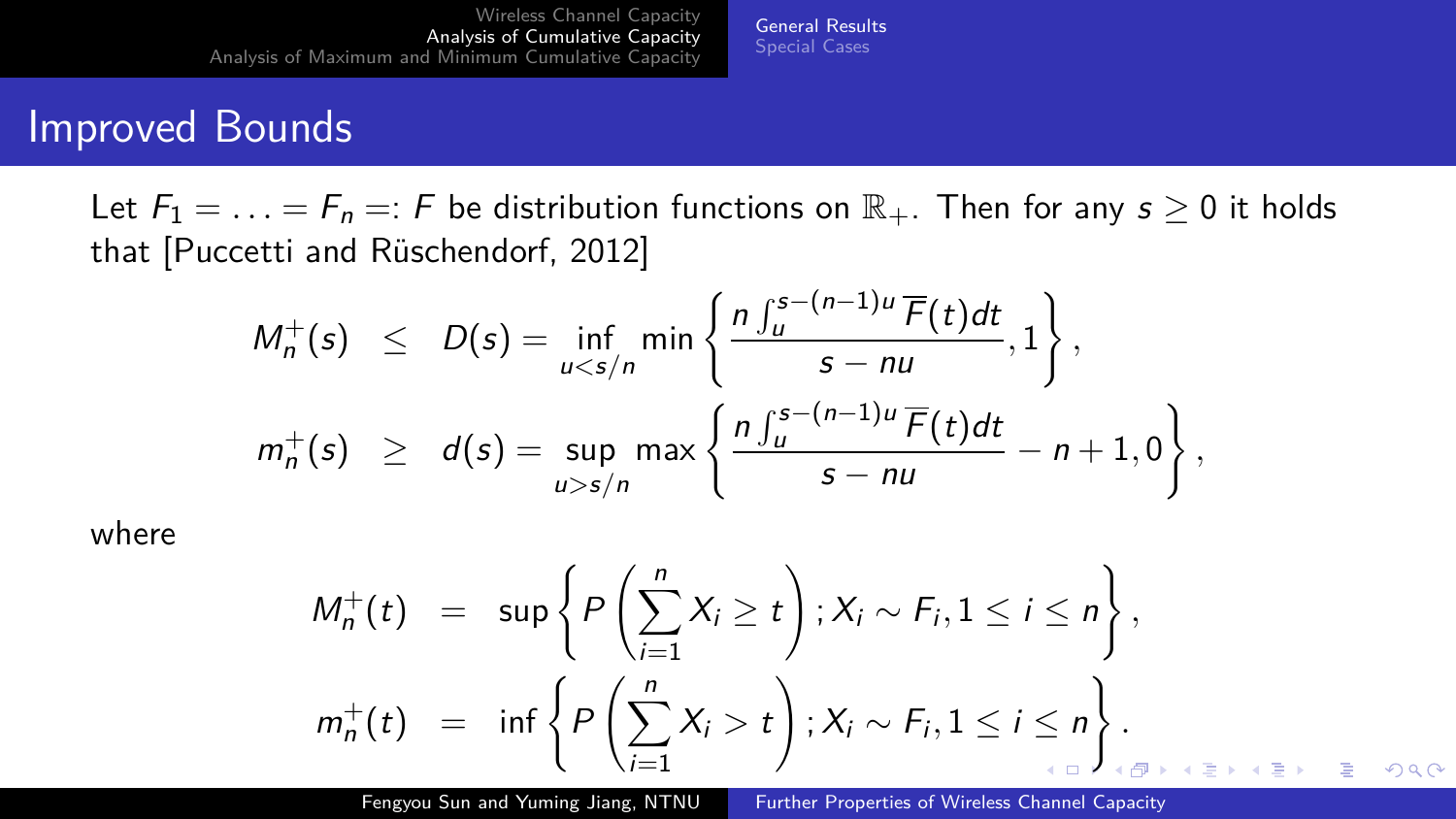#### [General Results](#page-6-0) [Special Cases](#page-9-0)

# <span id="page-9-0"></span>**Comonotonicity**

- The set  $A \subseteq \mathbb{R}^n$  is said to be comonotonic if for any  $\underline{x} \leq y$  or  $y \leq \underline{x}$  holds, where  $x \leq y$  denotes the componentwise order, i.e.,  $x_i \leq y_i$  for all  $i = 1, 2, \ldots, n$ . [\[Dhaene et al., 2002\]](#page-21-5)
- In the special case that all marginal distribution functions are identical  $F_{C(i)} \sim F_C$ , comonotonicity of  $C(i)$  is equivalent to saying that  $C(s + 1) = C(s + 2), \ldots, = C(t)$  holds almost surely [\[Dhaene et al., 2002\]](#page-21-5), i.e.,

$$
F_{S(s,t)}(x) = F_C\left(\frac{x}{t-s}\right).
$$

 $\mathbf{A} \equiv \mathbf{A} + \mathbf{A} \pmod{2} \mathbf{A} + \mathbf{A} \equiv \mathbf{A} + \mathbf{A} \equiv \mathbf{A} + \mathbf{A}$ 

E.  $QQ$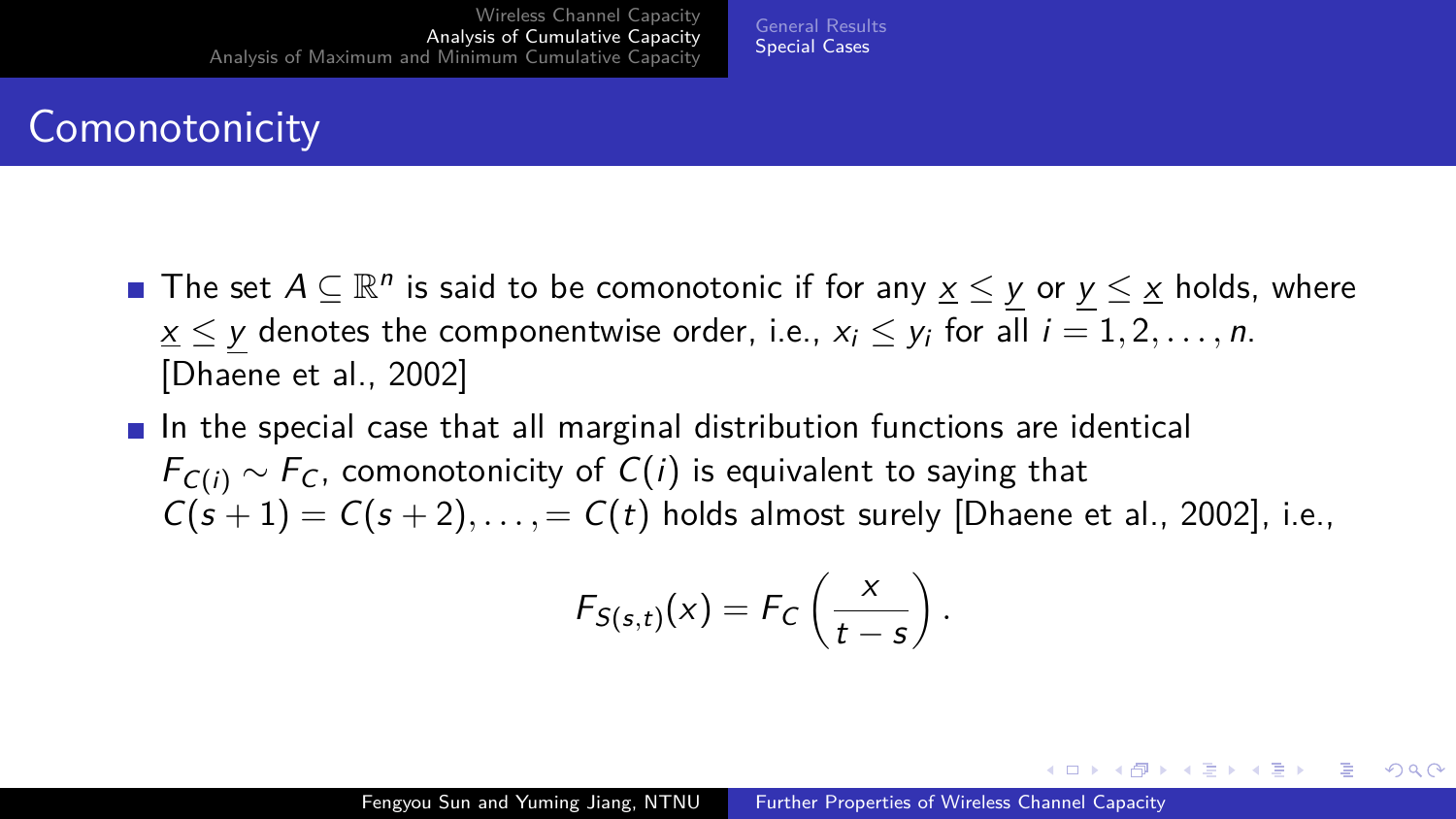#### Independence

If  $C(i)$  and  $C(j)$ ,  $i \neq j$ , are independent,  $f_{\mathcal{S} (s,t)} = f_{C(s+1)} * \ldots * f_{C(t)},$  where  $*$ denotes the convolution operation, namely,  $\overline{F}_{S(s,t)}(x) = \int_{-\infty}^x f_{S(s,t)}(y) dy$ . According to the central limit theorem,  $\mathcal{F}_{\mathcal{S}(s,t)}(x)$  approaches a normal distribution [\[Papoulis and Pillai, 2002\]](#page-21-6), i.e.,

[General Results](#page-6-0) [Special Cases](#page-9-0)

$$
F_{S(s,t)}(x) \approx G\left(\frac{x - E[S(s,t)]}{\sigma^2[S(s,t)]}\right).
$$

■ For identical marginals  $F_{C(i)} \sim F_C$ , according to the Markov inequality

$$
P\{L_t \geq \mu\} \leq \frac{1}{\mu} \mathbb{E}[L_t] = \frac{1}{\mu}, \ P\{S_t \geq x\} \leq e^{\theta x - t\kappa(\theta)},
$$

 $\kappa(\theta)=\log \mathbb{E}e^{\theta C(i)}=\log \int e^{\theta x}F(d\mathrm{x}),\; L_t=e^{\theta S_t-t\kappa(\theta)},$  and  $L_t$  is a mean-one martingale [\[Asmussen, 2003\]](#page-20-3).  $\mathbf{E} = \mathbf{A} \oplus \mathbf{B} + \mathbf{A} \oplus \mathbf{B} + \mathbf{A} \oplus \mathbf{B} + \mathbf{A} \oplus \mathbf{A}$ 

 $QQ$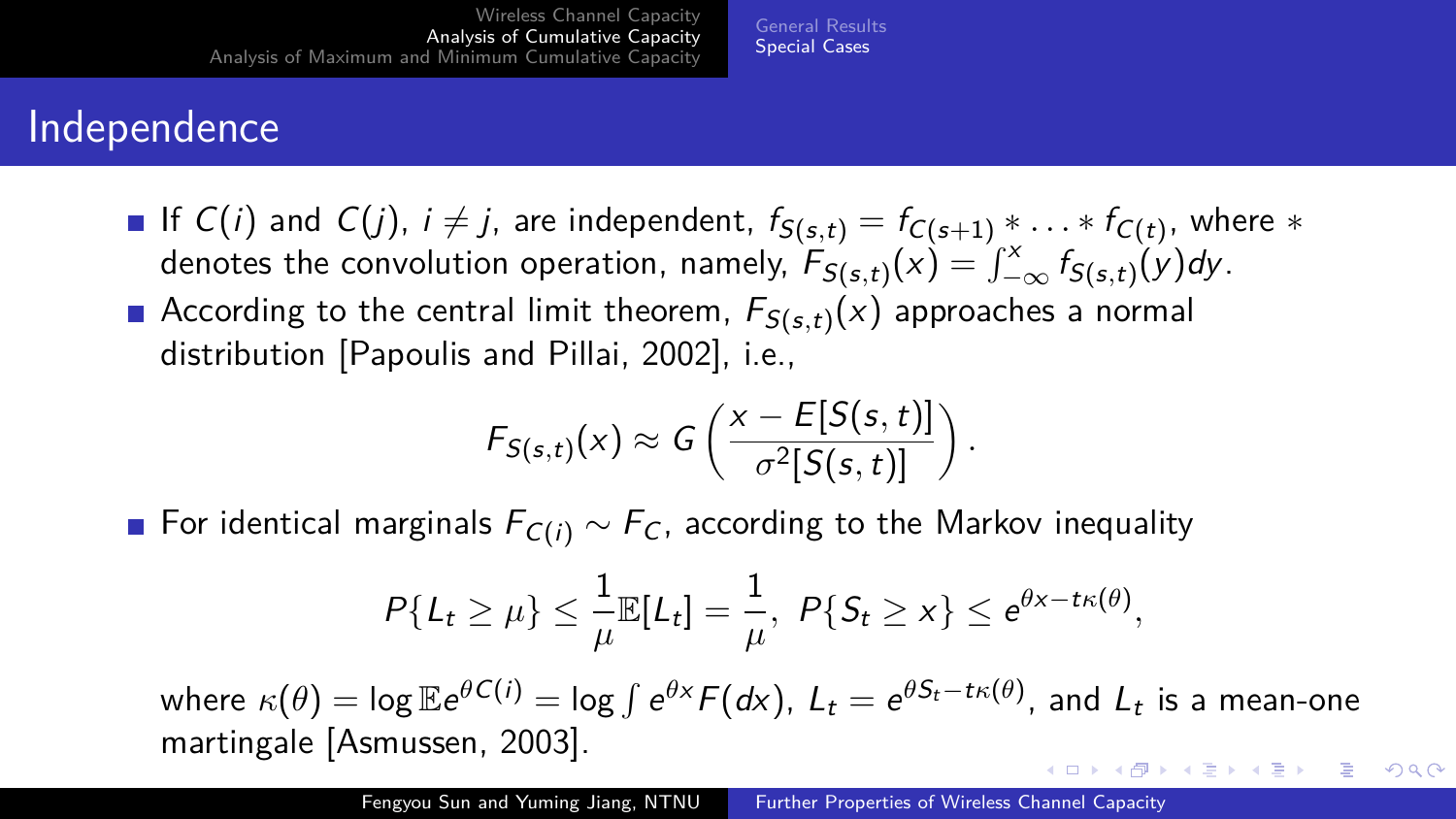[General Results](#page-6-0) [Special Cases](#page-9-0)

#### <span id="page-11-0"></span>Markov Process

**■ For a Markov additive process, denote matrix**  $\hat{\mathbf{F}}[\theta]$  **with** *ij***the element**  $\widehat{f}^{(ij)}[\theta]=:\int e^{\theta x}F^{(ij)}(dx),$  where  $F_{ij}(dx)=\mathbb{P}_{i,0}(J_1=j,\,Y_1\in dx),\;Y_n=S_n-S_{n-1}.$ By Perron-Frobenius theory, the matrix  $\hat{F}[\theta]$  has a positive real eigenvalue with maximal absolute value  $e^{\kappa(\theta)}$  and the corresponding right eigenvector  $\mathbf{h}^{(\theta)} = (h_i^{(\theta)})$  $\hat{\mathbf{f}}_{i}^{(\theta)}$ )<sub>*i*∈E</sub>, i.e.,  $\hat{\mathbf{F}}[\theta] \mathbf{h}^{(\theta)} = e^{\kappa(\theta)} \mathbf{h}^{(\theta)}$ . [\[Asmussen, 2003\]](#page-20-3) Let

$$
L_n=\frac{h^{(\theta)}(J_n)}{h^{(\theta)}(J_0)}e^{-\theta S_n+n\kappa(\theta)}, \ L_n=\frac{\min_n(h^{(\theta)}(J_n))}{h^{(\theta)}(J_0)}e^{-\theta S_n+n\kappa(\theta)},
$$

according to Markov inequality [\[Gallager, 2013\]](#page-21-7)

$$
P\{\underline{L}_n \ge \mu\} \le \frac{1}{\mu} \mathbb{E}[\underline{L}_n] \le \frac{1}{\mu},
$$
  
\n
$$
P\{S_n \ge \alpha\} \le e^{-n\kappa(\theta) + \theta\alpha} h^{(\theta)}(J_0) / \min_n(h^{(\theta)}(J_n)).
$$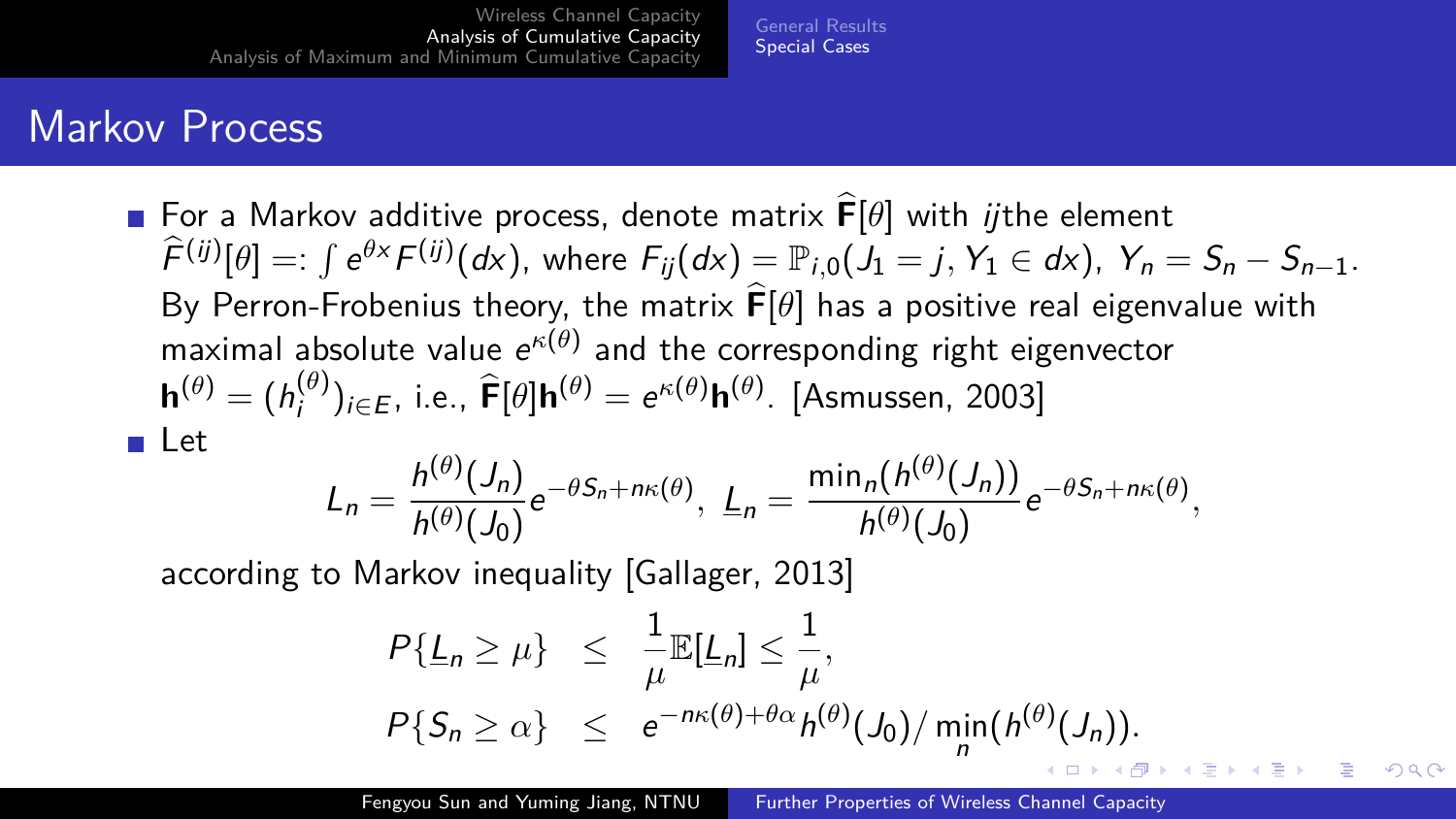[General Results](#page-12-0) [Special Cases](#page-15-0)

#### <span id="page-12-0"></span>Non-Granger Causality Assumption

- **Non-Granger causality refers to a multivariate dynamic system in which each** variable is determined by its own lagged values and no further information is provided by the lagged values of the other variables.
- $\blacksquare$  Then the copula function representing the dependence structure among the running maxima (minima) at time  $t_n$  is the same copula function (survival copula function) representing dependence among the levels at the same time [\[Cherubini and Romagnoli, 2010\]](#page-20-4).

 $\mathbf{E} = \mathbf{A} \oplus \mathbf{B} + \mathbf{A} \oplus \mathbf{B} + \mathbf{A} \oplus \mathbf{B} + \mathbf{A} \oplus \mathbf{A}$ 

 $QQ$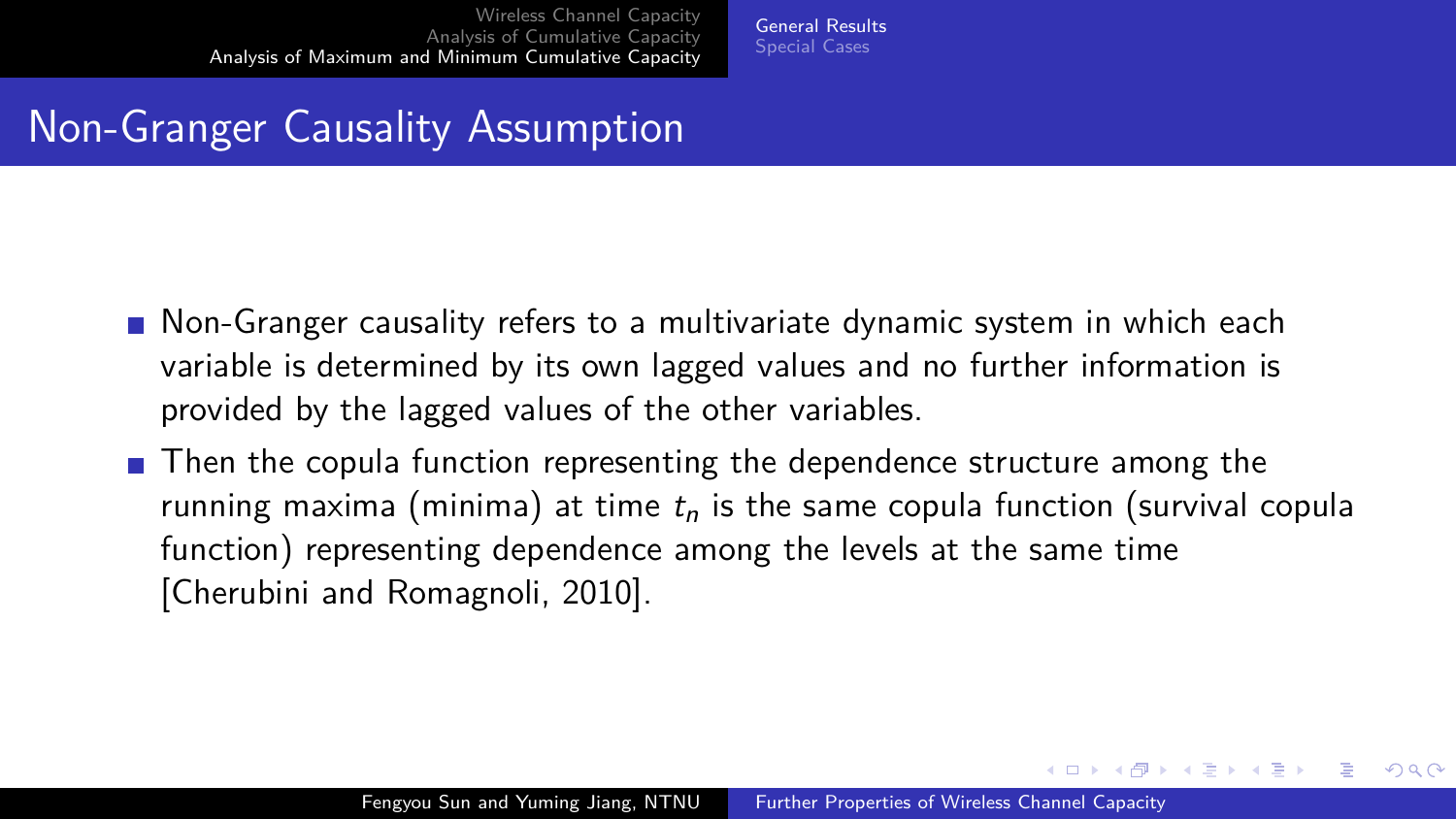[General Results](#page-12-0) [Special Cases](#page-15-0)

#### A Lower Bound for Maximum Cumulative Capacity

The CDF of the maximum cumulative capacity is bounded by

$$
\mathbb{P}\left(\sup_{0\leq i\leq t} \overline{S}(i) \leq x\right) = \mathbb{P}\left(S(1) \leq x, S(2) \leq x, \ldots, S(t) \leq x\right)
$$
\n
$$
\geq \mathbb{P}\left(\max C(1) \leq x, \max_{1\leq i\leq 2} C(i) \leq \frac{x}{2}, \ldots, \max_{1\leq i\leq t} C(i) \leq \frac{x}{t}\right)
$$
\n
$$
= C\left(F_{M_1}(x), F_{M_2}\left(\frac{x}{2}\right), \ldots, F_{M_t}\left(\frac{x}{t}\right)\right)
$$
\n
$$
= C\left(F(x), F\left(\frac{x}{2}, \frac{x}{2}\right), \ldots, F\left(\frac{x}{t}, \frac{x}{t}, \ldots, \frac{x}{t}\right)\right),
$$

where  $F(x_1, x_2, \ldots, x_t) = C(F_{C(1)}(x_1), F_{C(2)}(x_2), \ldots, F_{C(t)}(x_t)).$ 

 $4$  ロ )  $4$   $\overline{r}$  )  $4$   $\overline{z}$  )  $4$   $\overline{z}$  )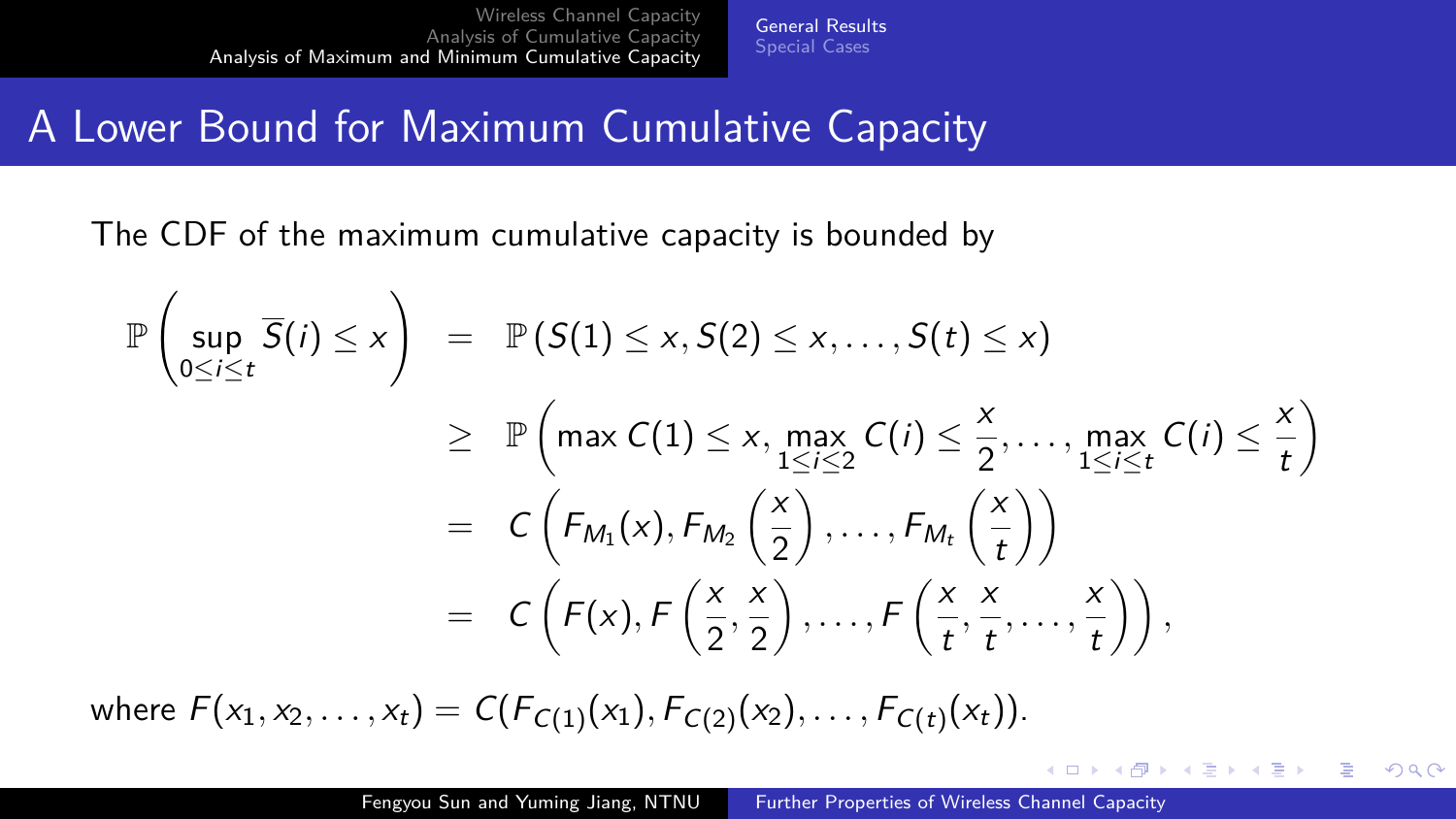[General Results](#page-12-0) [Special Cases](#page-15-0)

#### <span id="page-14-0"></span>An Upper Bound for Minimum Cumulative Capacity

The CDF of the minimum cumulative capacity is bounded by

$$
\mathbb{P}\left(\inf_{0\leq i\leq t}\underline{S}(i)\leq x\right) = 1 - \mathbb{P}\left(\underline{S}(1) > x,\, S(2) > x,\ldots,\, S(t) > x\right) \\
\leq 1 - \mathbb{P}\left(\min C(1) > x,\, \min_{1\leq i\leq 2} C(i) > \frac{x}{2},\ldots,\, \min_{1\leq i\leq t} C(i) > \frac{x}{t}\right) \\
= 1 - \overline{C}\left(\overline{F}_{m_1}(x),\overline{F}_{m_2}\left(\frac{x}{2}\right),\ldots,\overline{F}_{m_t}\left(\frac{x}{t}\right)\right) \\
= 1 - \overline{C}\left(\overline{F}(x),\overline{F}\left(\frac{x}{2},\frac{x}{2}\right),\ldots,\overline{F}\left(\frac{x}{t},\frac{x}{t},\ldots,\frac{x}{t}\right)\right),
$$

where  $F(x_1, x_2, \ldots, x_t) = C(F_{C(1)}(x_1), F_{C(2)}(x_2), \ldots, F_{C(t)}(x_t)).$ 

÷.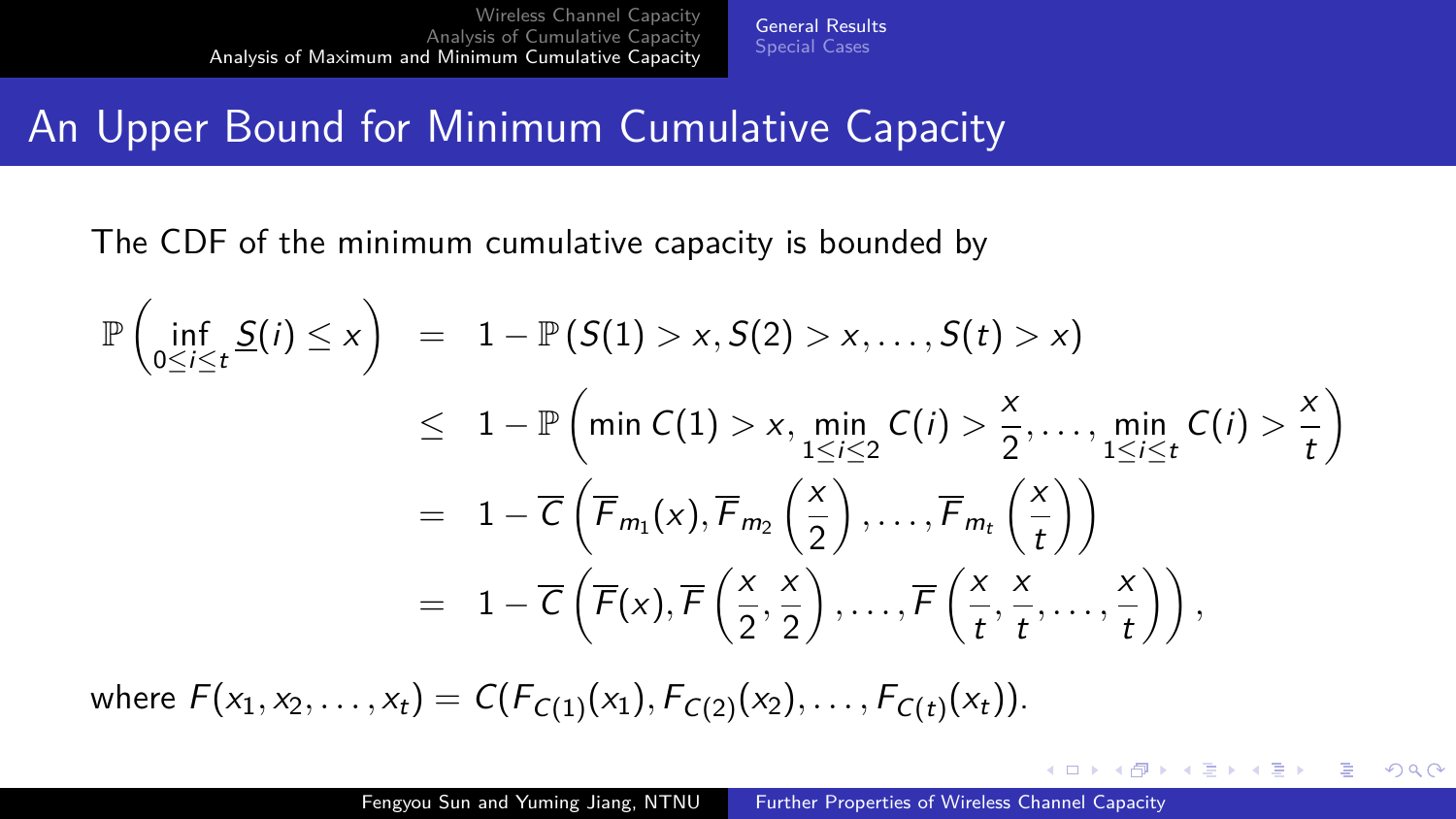[General Results](#page-12-0) [Special Cases](#page-15-0)

#### <span id="page-15-0"></span>Independence

**■** For identical marginals  $F_{C(i)} \sim F_C$ , the cumulant generating function and the likelihood ratio are expressed as [\[Asmussen, 2003\]](#page-20-3)

$$
\kappa(\theta) = \log \mathbb{E} e^{\theta C(i)} = \log \int e^{\theta x} F(dx),
$$
  

$$
L_t = e^{\theta S_t - t\kappa(\theta)},
$$

where  $L_t$  is a mean-one martingale.

Let the Lundberg equation  $\kappa(\theta) = 0$  and assume the existence of a solution  $\theta > 0$ , then [\[Asmussen, 2003\]](#page-20-3)

$$
P\left\{\sup_{t\geq 0} S_t \geq x\right\} \leq e^{-\theta x},
$$

for all  $x > 0$ .

Þ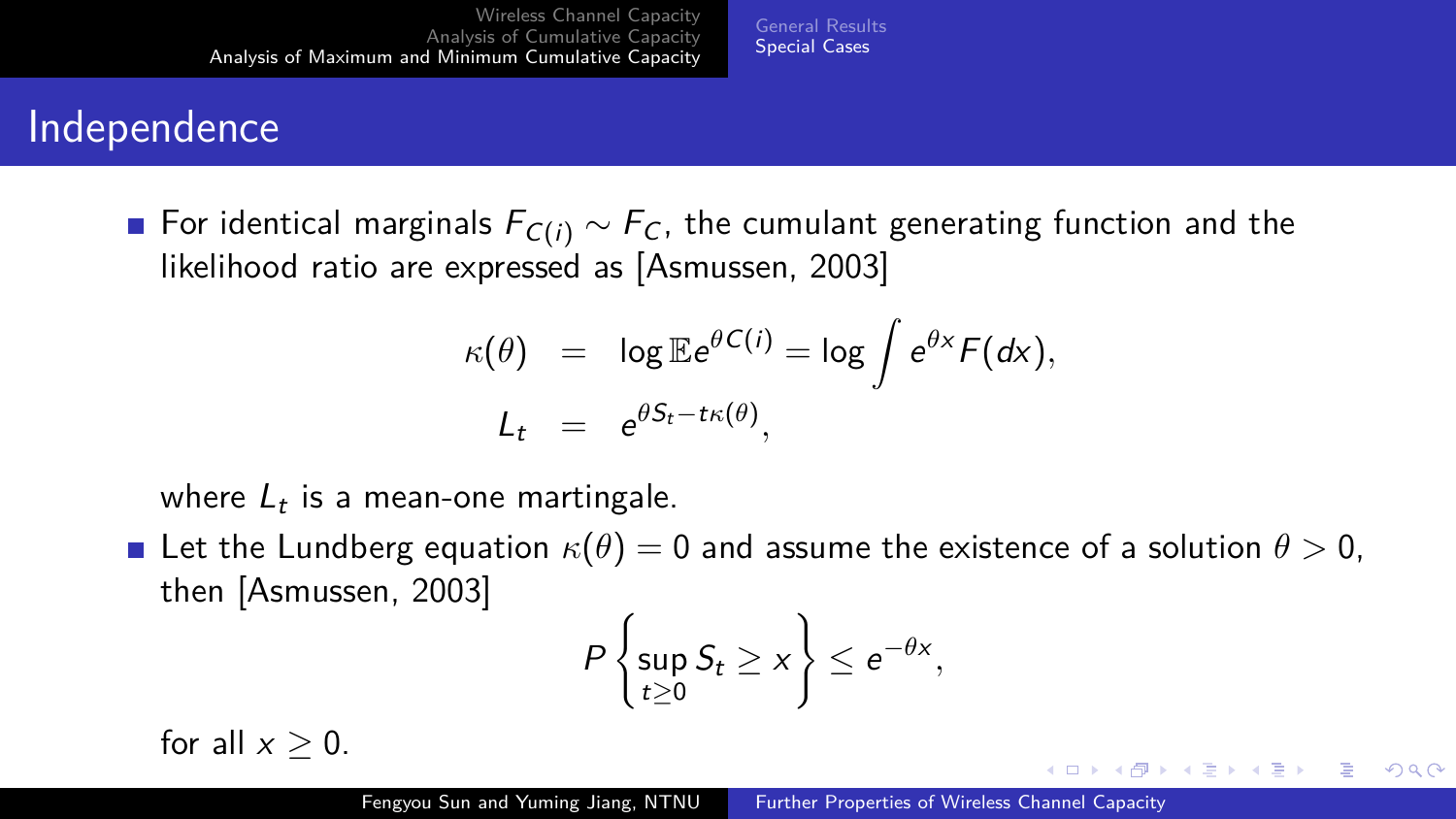[General Results](#page-12-0) [Special Cases](#page-15-0)

#### <span id="page-16-0"></span>Markov Process

Let  $\tau(u) = \inf\{t > 0: S_t > u\},\ I(u) = J_{\tau(u)},\ \xi(u) = S_{\tau(u)} - u,\ M = \sup_{t \geq 0} S_t.$  Let the Lundberg equation  $\kappa(\theta) = 0$  and assume the existence of a solution  $\theta > 0$ . Then [\[Asmussen, 2003,](#page-20-3) [Asmussen and Albrecher, 2010\]](#page-20-5)

$$
\mathbb{P}_{i}(M > u) = \mathbb{P}_{i}(\tau(u) < \infty) = \mathbb{E}_{i,\theta} \left[ \frac{h_{J_{0}}^{(\theta)}}{h_{J_{\theta(u)}}^{(\theta)}} e^{-\theta S_{\tau(u)}}; \tau(u) < \infty \right]
$$

$$
= e^{-\theta u} \mathbb{E}_{i,\theta} \left[ \frac{h_{i}^{(\theta)}}{h_{I(u)}^{(\theta)}} e^{-\theta \xi(u)} \right],
$$

$$
\mathbb{P}(M > u) = \sum_{i} \pi_{i} \mathbb{P}_{i}.
$$

イロト イ押 トイヨ トイヨ トー

 $2990$ 

Ξ.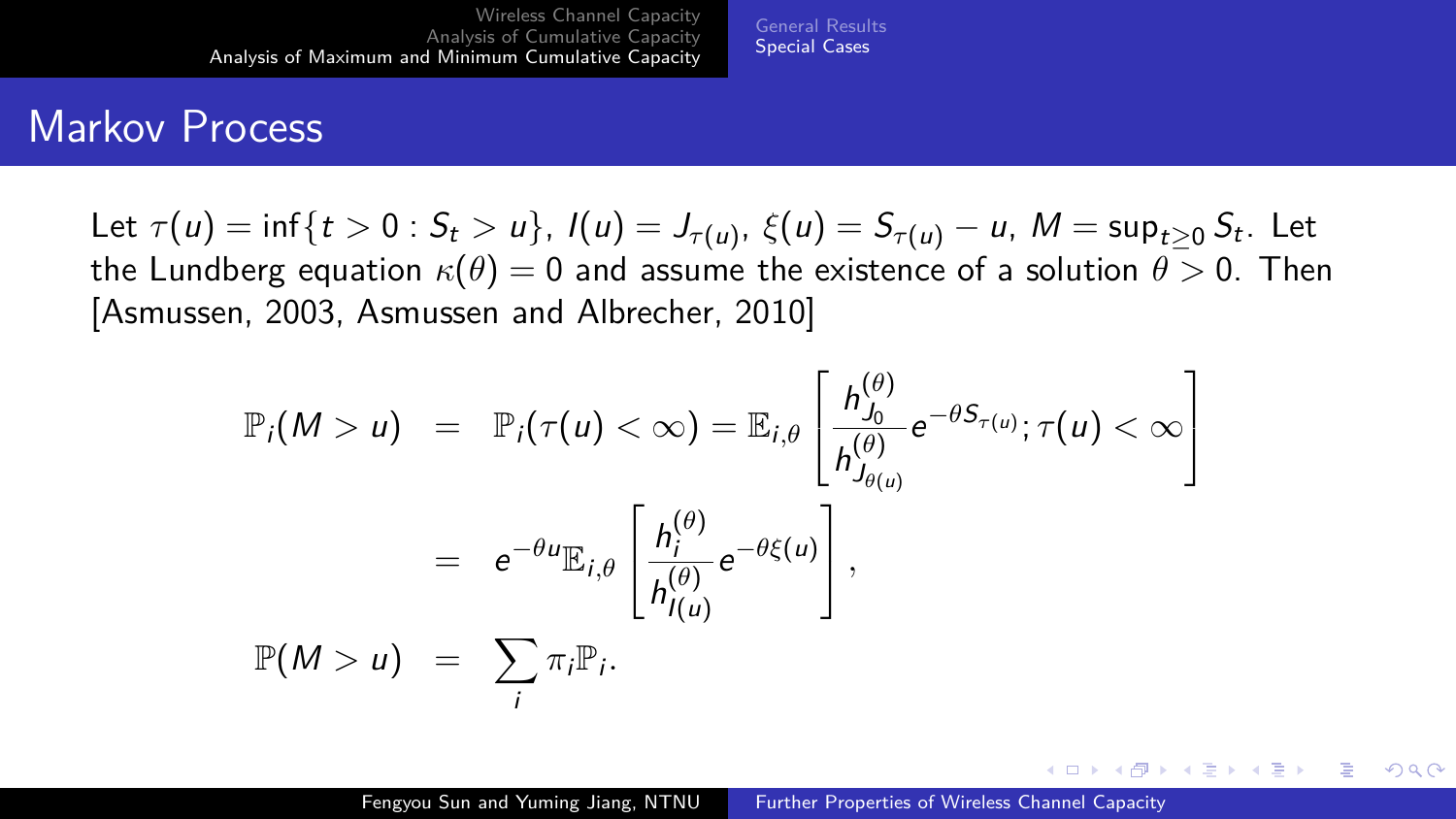[General Results](#page-12-0) [Special Cases](#page-15-0)

## <span id="page-17-0"></span>Markov Process (Cont'd)

■ According to Lundberg's inequility [\[Asmussen and Albrecher, 2010\]](#page-20-5)

$$
\mathbb{P}_i(M>u) \leq \frac{h_i^{(\theta)}}{\min_{j\in E}h_j^{(\theta)}}e^{-\theta u}.
$$

**The above inequality can be improved together with a lower bound. Let** 

$$
C_{-} = \min_{j \in E} \frac{1}{h_j^{(\theta)}} \cdot \inf_{x \geq 0} \frac{\overline{B}_j(x)}{\int_x^{\infty} e^{\theta(y-x)} B_j(dy)},
$$
  

$$
C_{+} = \max_{j \in E} \frac{1}{h_j^{(\theta)}} \cdot \sup_{x \geq 0} \frac{\overline{B}_j(x)}{\int_x^{\infty} e^{\theta(y-x)} B_j(dy)},
$$

where  $B_j$  is the distribution of the increment. Then for all  $j\in E$  and all  $u\geq 0,$  $C_{-}h_i^{(\theta)}$  $\int_{i}^{(\theta)} e^{-\theta u} \leq \mathbb{P}_i(M>u) \leq C_+ h_i^{(\theta)}$  $e^{-\theta u}$ [.](#page-16-0)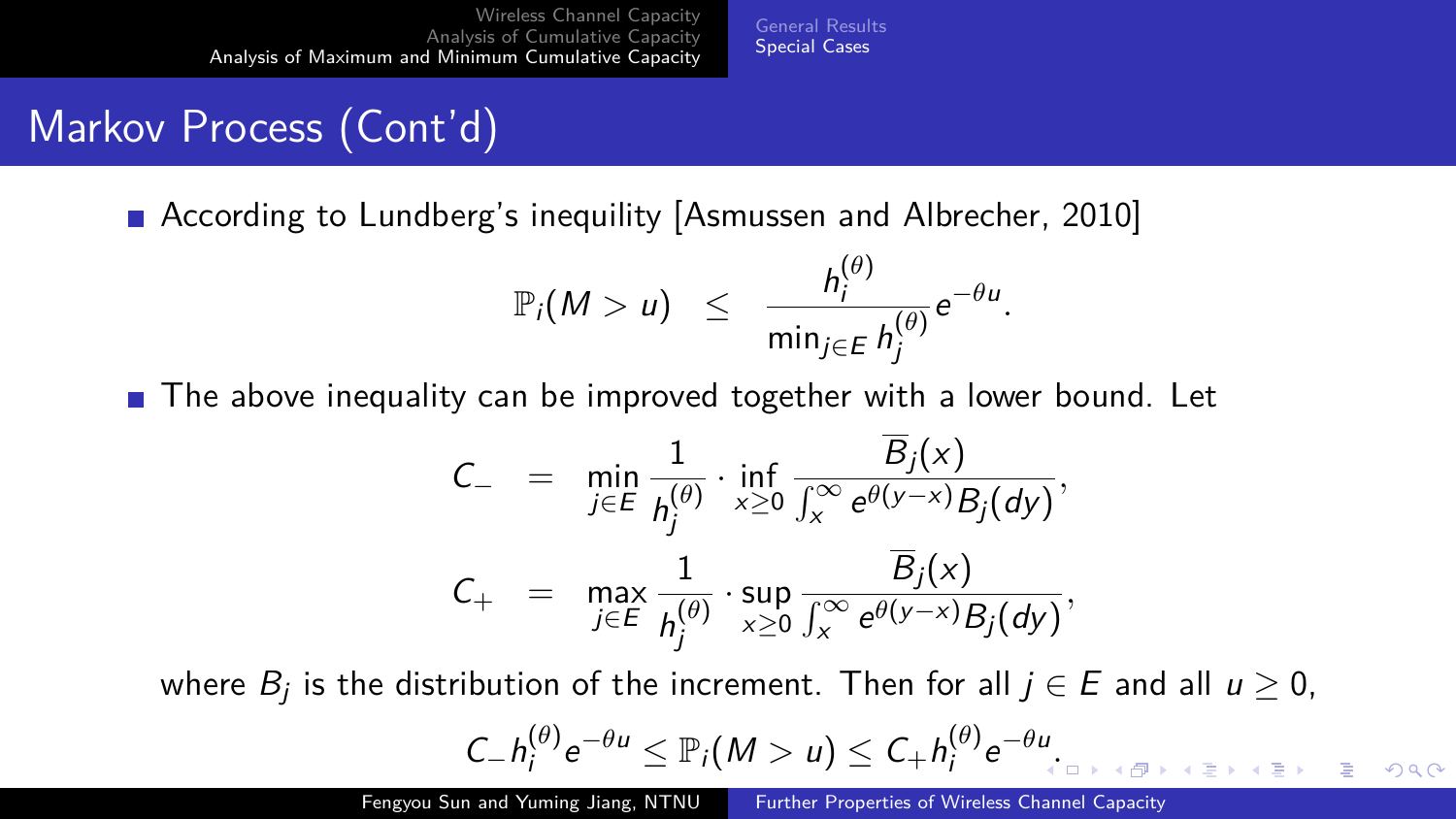#### <span id="page-18-0"></span>Conclusion

- Advocation of a set of wireless channel capacity concepts
- **Analysis of the advocated concepts with focus on CDF**
- Copula as a unifying technique of analysis considering dependence (see the paper on arXiv)
- Other characterizations, e.g, MGF, MT, SSC (see the paper on arXiv)
- On-going work
	- **a** analysis of backward-looking variations
	- $\blacksquare$  range as a measure of tightness of cumulative capacity bounds

#### Further Properties of Wireless Channel Capacity

Fengyou Sun and Yuming Jiang

**Abstract**<br>Future visibles: communication calls for exploration of more efficient use of windows channel canacity to most the incre Patane wasness communication cats for exposition of more efficient use of wasness channel capacity to meet the increasing<br>demand on higher data rate and less latency. However, while the ergodic capacity and instantaneous c comment on regent extensively studied, they are in many cases not sufficient for use in assessing if data transmission over the<br>channel inners the causer of survice (OoS) monitoments. To address this limitation, we advocat channel meets the quality of service (QSS) requirements. It address the initiation, we advocate a set of winness channel<br>capacity concepts, namely "cumulative capacity", "maximum cumulative capacity", "minimum cumulative c ot comments capacity, and for each, shalp its properties by taxing anto consideration the impact of the undertying dependence<br>structure of the corresponding stochastic process. Specifically, their cumulative distribution f emmérely, where copula is adopted to express the dependence stractures. Results considering both genetic and specific dependence<br>structures are derived. In particular, in addition to i.i.d., a specially investigated depend time series of wireless channel capacity are increasing functions of a common random variable. Appealingly, copula can serve as a unifying technique for obtaining media under various dependence assumptions, e.g. i.i.d. and Markov dependence, which are widely seen in stochastic network calculus. Moreover, some other characterizations of cumulative capacity are also studied, including capacity are also studied, and the control of the control of the control of the cont metading moment generating function, Metho Statement, and stochastic service curve. With these properties, we beneve Qub<br>assessment of data transmission over the channel can be further performed, e.g. by applying analytica the stochastic of data transmission over 1

#### I. INTRODUCTION

| arXiv:1502.00979v2 [cs.IT] 4 Apr 2016 | extensively, where consis is adopted to express the dependence stractures. Results considering both ceneric and specific dependence<br>eructures are derived. In particular, in addition to 11.4, a specially investigated dependence structure is composteristics i.e. the<br>time series of winners channel capacity are increasing functions of a common random variable. Appealingly, coords can serve<br>as a unifying technique for obtaining meals under various dependence assumptions, e.g. i.i.d. and Markov dependence, which<br>an widely sum in stochastic network calculus. Monover, some other characterizations of cumulative canacter are also studied.<br>including moment equenties function. Mellin transform, and mechanic service curve. With these properties, we believe Out-<br>assessment of data transmission over the channel can be further performed, e.g. by applying analytical techniques and results of<br>the stochastic network calculus theory. |  |
|---------------------------------------|--------------------------------------------------------------------------------------------------------------------------------------------------------------------------------------------------------------------------------------------------------------------------------------------------------------------------------------------------------------------------------------------------------------------------------------------------------------------------------------------------------------------------------------------------------------------------------------------------------------------------------------------------------------------------------------------------------------------------------------------------------------------------------------------------------------------------------------------------------------------------------------------------------------------------------------------------------------------------------------|--|
|                                       | <b>I.</b> INTRODUCTION                                                                                                                                                                                                                                                                                                                                                                                                                                                                                                                                                                                                                                                                                                                                                                                                                                                                                                                                                               |  |
|                                       | In future wireless communication, there will be a continuing wireless data explosion and an increasing demand on higher<br>data rate and less latency. It has been depicted that the amount of IP data handled by wireless networks will exceed 500<br>exabytes by 2020, the aggregate data rate and edge rate will increase respectively by 1000× and 100× from 4G to 5G, and the<br>round-trip latency needs to be less than 1ms in 5G 111. Evidently, it becomes more and more crucial to explore the altimate<br>capacity that a wiseless channel can provide and to examine pluralistic quality of service (OoS) for searsiers user experience.                                                                                                                                                                                                                                                                                                                                 |  |
|                                       | Information theory provides a framework for studying the performance limits in communication and the most basic measure<br>of performance is channel canacity, i.e., the maximum rate of communication for which arbitrarily small error probability can be<br>achieved [2]. Due to the time variant nature of a wireless fading channel, its capacity over time is generally a stochastic process.<br>To date, window channel capacity has mostly been analyzed for its average rate in the asymptotic regime, i.e., ergodic capacity.<br>or at one time instant/doct time slot. i.e., instantaneous capacity. For instance, the first and second order statistical properties<br>of instantaneous canacity have been extensively investigated, e.g. in 131. [4]. However, such recognize of wireless channel<br>capacity are ordinarily not sufficient for use in assessing if data transmission over the channel mosts its OoS requirements.                                      |  |
|                                       | This calls for studying other recognize of wireless channel canacity, which can be more easily used for OoS analysis. To meet<br>this need constitutes the objective of this paper.                                                                                                                                                                                                                                                                                                                                                                                                                                                                                                                                                                                                                                                                                                                                                                                                  |  |
|                                       | Specifically, we advocate in this paper a set of (new) concepts for winders channel capacity and study their properties.<br>These concepts include "cumulative canacity". "maximum cumulative canacity". "minimum cumulative canacity", and "range<br>of cumulative canacity". They respectively refer to the cumulated canacity over a time period, the maximum and the minimum<br>of such capacity within this period, and the sup between the maximum and the minimum.<br>Among these (new) concepts, the wireless channel cumulative canacity of a period is covertially the amount of data                                                                                                                                                                                                                                                                                                                                                                                      |  |
|                                       | transmission service that the wiseless channel provides (if there is data for transmission) [5] or is canable of providing<br>(if there is no data for transmission) 161 in this period. For the former, the concept is closely related to the (cumulative) service                                                                                                                                                                                                                                                                                                                                                                                                                                                                                                                                                                                                                                                                                                                  |  |
|                                       | process concept that has been widely used in the stochastic network calculus literature, e.g. in 151-1141. In meticular, in these<br>works when characterine the cannalative service process using server models of stochastic network calculus and/or applying<br>the cumulative service process concept to OoS analysis, some special assumptions on the dependence structure of the process.<br>are often considered, such as independence [61-18] and Markov presenty [10], [12], [13],                                                                                                                                                                                                                                                                                                                                                                                                                                                                                          |  |
|                                       | In addition, we introduce "maximum cumulative capacity", "minimum cumulative capacity" and "range of cumulative<br>capacity" that are new but we believe are also cracial concepts for analyzing OoS performance of windows channels. This is<br>motivated by the fact that, even with the CDF (i.e. fall characteristics) or its bounds of the cumulative canacity known, it may<br>still be difficult to perform OoS analysis of the channel. (One can easily observe this difficulty by assuming fluid traffic input                                                                                                                                                                                                                                                                                                                                                                                                                                                              |  |
|                                       | and trying to find backlog bounds from queueing analysis of the channel. See e.g. 161). As a special case of those concepts,<br>forward-looking and backward-looking variations of them are also defined, which turn out to be useful in different application                                                                                                                                                                                                                                                                                                                                                                                                                                                                                                                                                                                                                                                                                                                       |  |

scenarios. For the investigation, unlike most existing work in the stochastic network calculus literature, the present paper mainly focuses directly on the cumulative distribution functions (CDFs) of the corresponding processes of these (new) concepts. For their other characterizations, e.g. moment generating function [7]. Mellin transform [15], and stochastic service curve [6], a number of results are al[so reporte](#page-17-0)d for [cumulati](#page-19-0)[ve cap](#page-17-0)[acity to exe](#page-18-0)[mplify](#page-19-0) [how s](#page-14-0)[uch p](#page-15-0)[roperties m](#page-21-0)[ay be a](#page-11-0)[nalyz](#page-12-0)[ed, but this](#page-21-0) [is not foc](#page-0-0)[used. An](#page-21-0)

14 B K 4 B

 $200$ 

 $\leftarrow$   $\Box$   $\rightarrow$   $\leftarrow$   $\Box$   $\rightarrow$ 

[General Results](#page-12-0) [Special Cases](#page-15-0)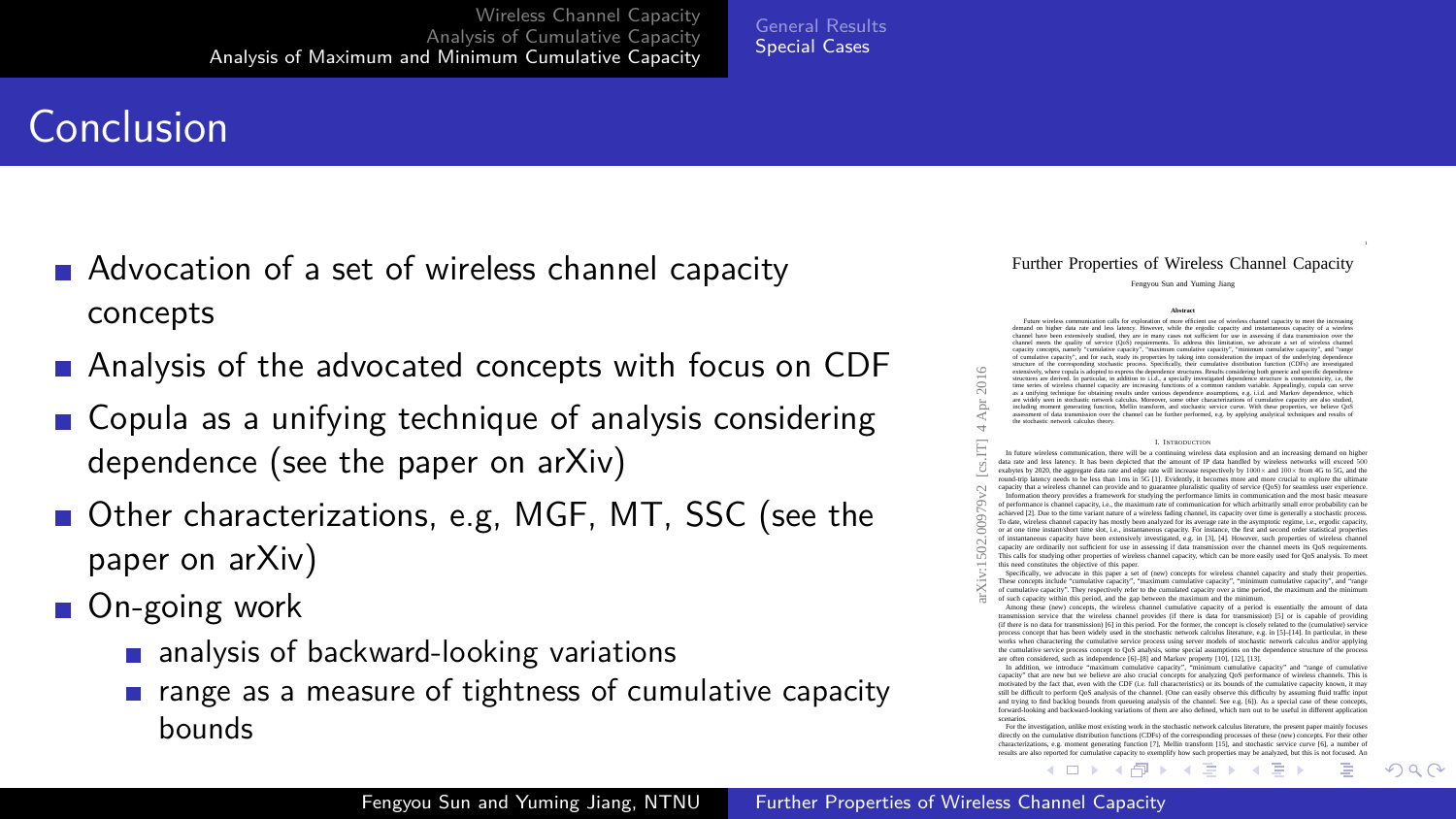# <span id="page-19-0"></span>Thank you for your attention! Questions?

Fengyou Sun and Yuming Jiang, NTNU [Further Properties of Wireless Channel Capacity](#page-0-0)

E.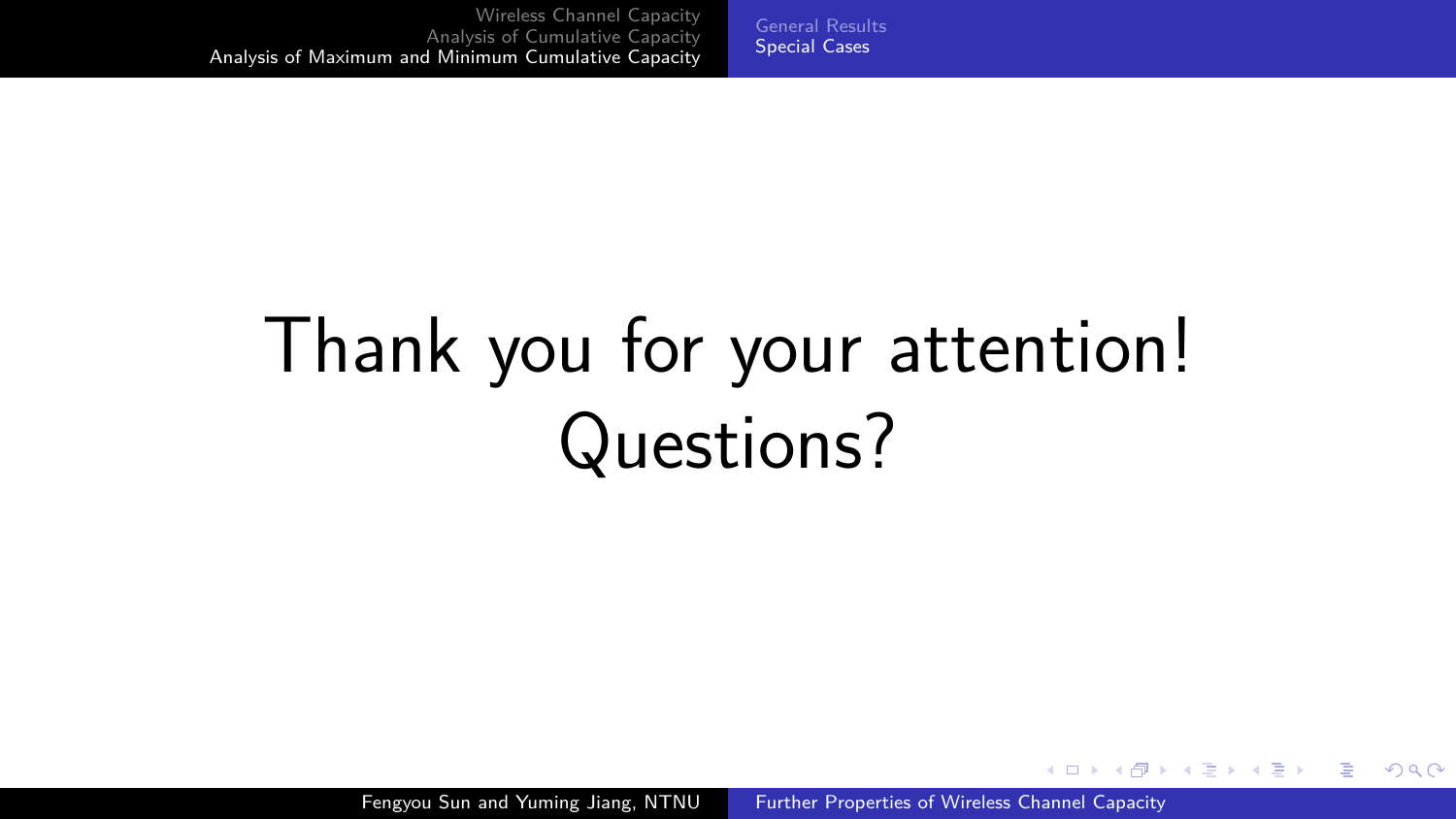#### References I

<span id="page-20-1"></span>Andrews, J. G., Buzzi, S., Choi, W., Hanly, S. V., Lozano, A., Soong, A. C., and Zhang, J. C. (2014). What will 5g be? Selected Areas in Communications, IEEE Journal on, 32(6):1065–1082.

[General Results](#page-12-0) [Special Cases](#page-15-0)

<span id="page-20-3"></span>Asmussen, S. (2003). Applied Probability and Queues, volume 51. Springer Science & Business Media.

<span id="page-20-5"></span>Asmussen, S. and Albrecher, H. (2010). Ruin probabilities, volume 14. World scientific.

<span id="page-20-2"></span>Beaulieu, N. C. and Hemachandra, K. T. (2011). Novel simple representations for gaussian class multivariate distributions with generalized correlation. *Information Theory, IEEE Transactions on*, 57(12):8072–8083.

<span id="page-20-4"></span>Cherubini, U. and Romagnoli, S. (2010). The dependence structure of running maxima and minima: results and option pricing applications. Mathematical Finance, 20(1):35-58.

<span id="page-20-0"></span>Costa, N. and Haykin, S. (2010). Multiple-input multiple-output channel models: Theory and practice, volume 65. John Wiley & Sons.

 $\mathbf{E} = \mathbf{A} \in \mathbf{E} \times \mathbf{A} \in \mathbf{B} \times \mathbf{A} \oplus \mathbf{B} \times \mathbf{A} \oplus \mathbf{A}$ 

 $QQ$